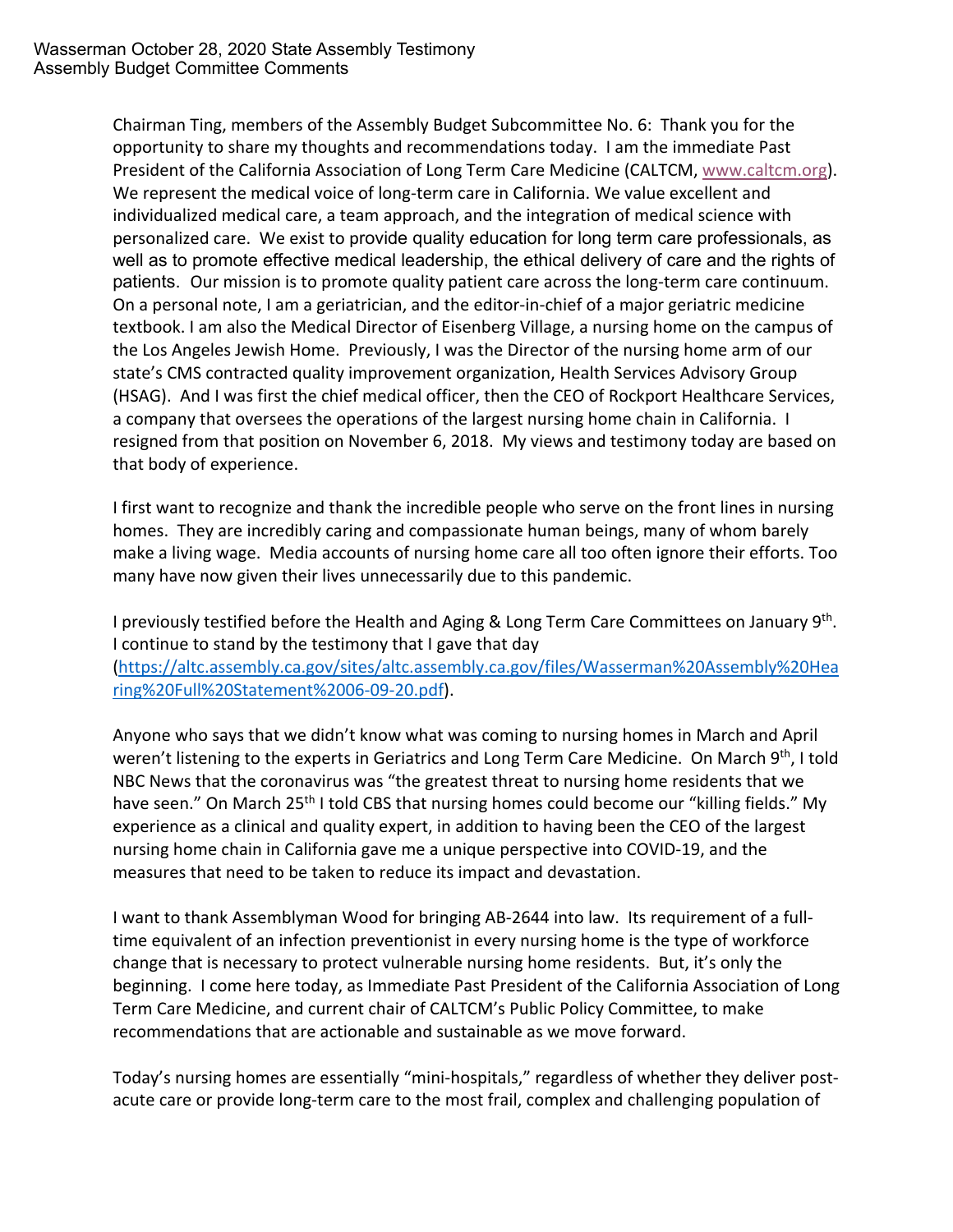*patients* in our history. The average nursing home resident has multiple chronic conditions, cognitive impairment and requires professional oversight and care from a broad array of caregivers and health care professionals.

Historically, a major role of the nursing home administrator has been to put "heads in beds." The medical director, by federal regulation, is supposed to be the "clinical leader" of a nursing home. In usual practice, unfortunately, medical directors are often separated from clinical policy discussions and decisions. Registered nurses, as professionals who are trained to assess patients, are sometimes not available to make necessary assessments in real time.

How do we run "mini-hospitals" without the clinical leadership and staffing that are so vital? COVID-19 has brutally exposed this weakness. There is now ample literature to demonstrate that 24 hour RN coverage and a minimum of 45 minutes of RN staffing per resident per day, along with enough LVN and CNA coverage, leads to fewer COVID-19 outbreaks and deaths. Consultant pharmacists must also be engaged to the fullest extent.

I can tell you, based on over thirty years of experience in the field of geriatrics, that having a competent and engaged medical director to work with the nursing staff and the infection preventionist, as well as to guide administrators who have little clinical expertise, has played an important role in battling this scourge throughout the state and country.

I am a faculty member for the American Board of Post Acute and Long Term Care Medical Director Certification course. As I recently participated in the 3-day course that completes the training, all I could think of was what a difference it would have made if every nursing home had a Certified medical director over the past 8 months. I guarantee you that if that had been the case, and in conjunction with the appropriate nurse staffing levels, far fewer nursing home residents would have died. Every nursing home in the state already has a medical director, and nursing home owners already spend a significant amount of money on medical director stipends. By requiring Certification, you will assure that nursing home medical directors have the tools, the skills and the professional obligation to provide qualified oversight. This will not increase costs to the state or the industry, but it *will* improve quality and accountability.

There is also evidence-based literature that demonstrates a correlation between for-profit status and the size of COVID-19 outbreaks and deaths. The motivation for profit must sometimes be reined in to avoid harming the customer. Manipulation of existing related party transaction reporting can skew actual facility level profitability. This is why we must have complete transparency around the ownership structure as well as giving strong consideration to a "medical loss ratio" parameter for nursing homes. Last, but certainly not least, CNAs, the true heroes of this pandemic, must be treated with the respect and dignity they so richly deserve, and finally earn a living wage.

I also encourage you to pay extra attention to the comments of Nicole Howell and Dr. Charlene Harrington. I respect and value their insight and opinions. In reviewing the background paper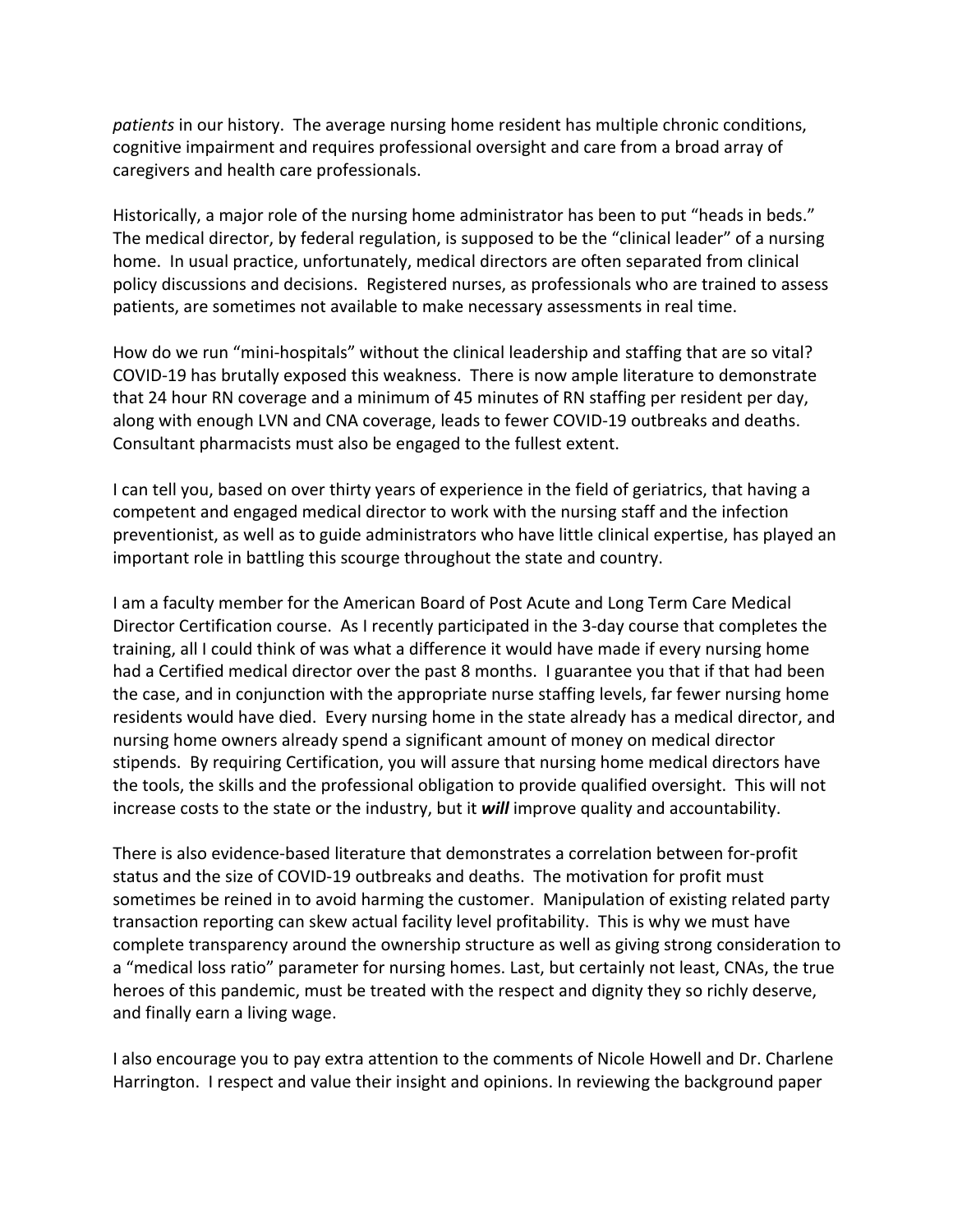for this hearing, I have taken the liberty of providing responses for many of the questions that were posed.

# **Personal Protective Equipment**

COVID-19 will find its way into most nursing homes. What matters is how a nursing home responds to the virus. There is growing evidence that supports the fact that the quality of the nursing home makes a difference.<sup>1</sup> Nevertheless, there is a reason that the first element of CALTCM's Quadruple Aim is abundant PPE.<sup>2</sup> Without PPE, nursing homes lose the COVID-19 battle. The literature and experience is quite clear on this. There are absolutely no excuses for a nursing home not to have PPE, with some caveats. Once we move beyond the issue of PPE, quality definitely matters. In regard to PPE, non-profit nursing homes and sole owner nursing homes will struggle with pandemic supply chain dynamics and definitely need help. Most nursing homes lack the capital at the operational level to leverage in order to acquire abundant PPE. However, nursing home real estate owners and REITs certainly have more than ample assets to leverage to provide PPE to their facilities. They are under no fiduciary obligation to do so, but the legislature might consider a PPE "tax" on large nursing home real estate owners and REITs to assure that this happens. Furthermore, while CDPH has said that there are no longer shortages of PPE in nursing homes across the state, we MUST make absolutely sure that this is the case. We must also make sure that nursing homes are not concerned about future shortages, lest they improperly utilize the PPE that they have.

# **Testing**

The second element of CALTCM's Quadruple Aim is readily available testing. CALTCM's first Expert Delphi Panel published recommendations regarding testing in May.<sup>3</sup> We are pleased that state surveyors are finally required to follow the same stringent testing requirements as nursing home staff. We absolutely believe that nursing homes be in the highest priority tier for test results. Nursing homes can not afford to wait 2-3 days, much less than 7-10 days for results. We MUST work towards a time where we have low cost, rapid turn around, testing for nursing home residents, staff and visitors. This is essential if we are to open up nursing homes to a greater degree of visitation.

#### **Visitation Policies**

CALTCM's Visitation Delphi Panel recently published a paper with key visitation recommendations.4 These are as follows: 1) maintain strong infection prevention and control precautions, 2) facilitate indoor and outdoor visits, 3) allow limited physical contact with appropriate precautions, 4) assess individual residents' care preferences and level of risk tolerance, and 5) dedicate an essential caregiver and extend the definition of compassionate care visits to include care that promotes psychosocial wellbeing of residents. CALTCM has supported the goal of returning ombudspersons into SNFs since late March, and believes that the state must do everything in its power, utilizing necessary PPE and testing, in order to bring this about. Similarly, we must find operational ways to support bringing our recommendations to fruition.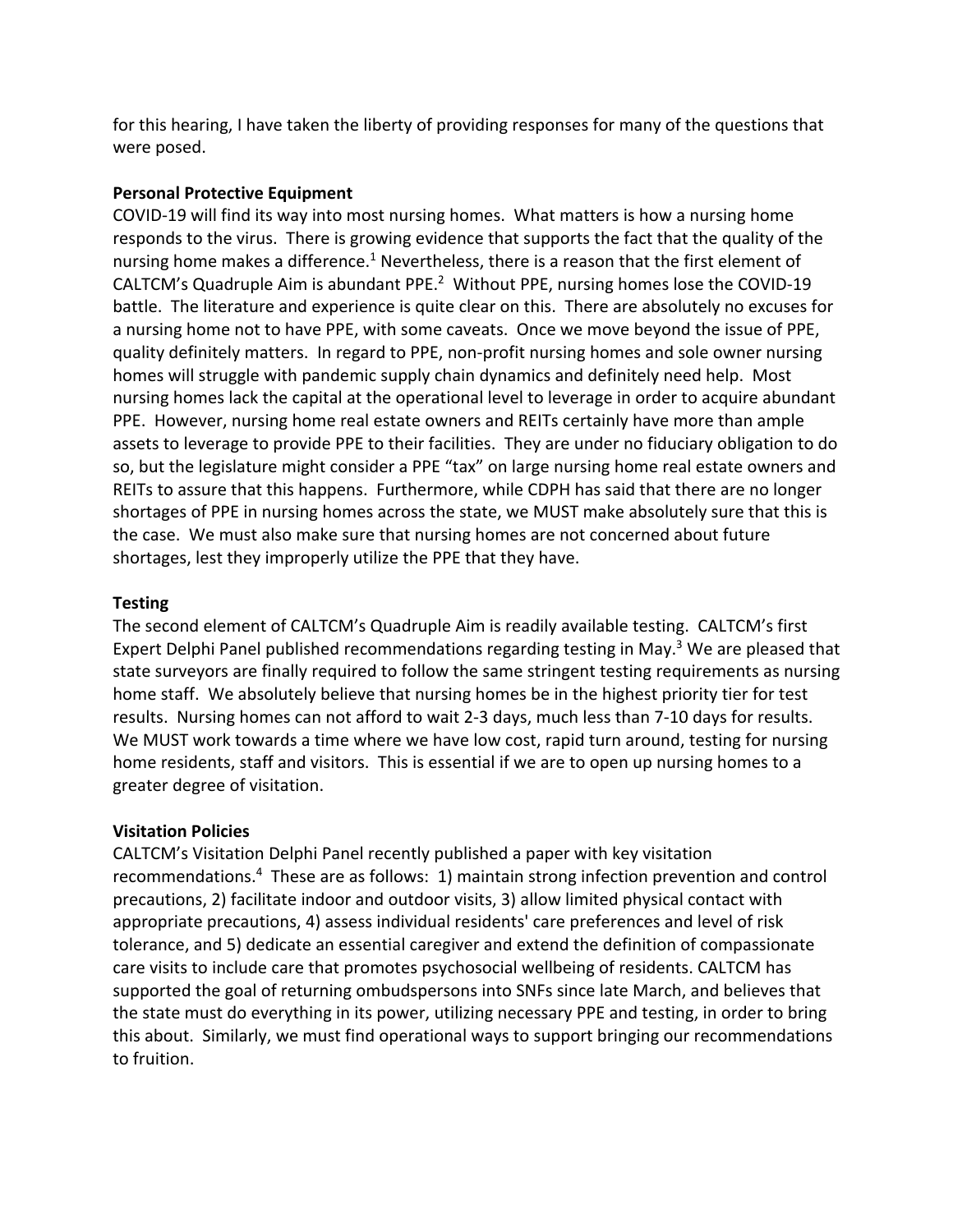# **Staffing Challenges**

The COVID-19 literature has supported the need for appropriate nursing home staffing levels.<sup>5,6</sup> In order to assure that there is 24/7 availability of a professional who can assess a resident, it is essential that, at the very least, there is 24/7 RN coverage. That is not enough however, as it is not uncommon for there to be situations where there are multiple residents with problems, especially during the COVID-19 pandemic. This is why we also strongly support 0.75 RN hours per resident day staffing levels. As clinicians, we don't understand the purpose of waivers in relation to necessary clinical care. All that waivers do is to allow for understaffing, which serves no practical or positive clinical purpose. CALTCM also supports assuring that there is appropriate total staffing of CNAs, LVNs and RNs relative to the acuity of the residents that a facility is caring for. We believe that many facilities in California have inadequate total staffing numbers. Finally, it is time that we look at how we train and prepare CNAs. We encourage you to listen carefully to Nicole Howell's excellent program, The Healthcare Career Pathway, as a model for what we need to do in this regard.

# **SNF Financing**

CALTCM's members have limited experience to opine on Medi-Cal payments. I, however, as the former CEO of an organization that oversaw the largest nursing home chain in California, am very comfortable with commenting on this topic. Not for profit and solo nursing homes have limited ability to find the financial resources to pay for increased staffing or wages without an increase in Medi-Cal payments. On the other hand, as noted previously, the owners of large amounts of nursing home real estate have ample assets that could be leveraged to improve staffing levels and wages for front line staff. That is why this issue is not "one size fits all," and must be looked at from a more comprehensive perspective. Furthermore, it is essential that ALL related parties be looked at and considered in the Medi-Cal cost reports. This includes looking at whether all payments meet fair market value requirements. This is particularly important as it relates to COVID-19 Federal Relief Funds. CALTCM does believe that 100% of these funds should go toward the direct care of residents for increased pay, PPE, testing, infection control measures and training. Again, if this money is paid to related parties, it should be at fair market value.

# **CDPH Regulatory Oversight**

CALTCM strongly believes that the present survey system is inadequate and ineffective. We appreciate the attempt by CDPH within the Center for Health Care Quality (CHCQ) to improve this process and make it more effective. We believe that it is very difficult to fully ascertain the effectiveness of the proposed program without ultimately diving into the full details of implementation. We are pleased to be working collaboratively with CHCQ regarding the ongoing education and training of state surveyors as it relates to their interactions with nursing home medical directors and consultant pharmacists, both of whom should be intimately involved in quality improvement efforts within their respective facilities. We are also working with CHCQ to help evaluate and develop more effective predictive analytics.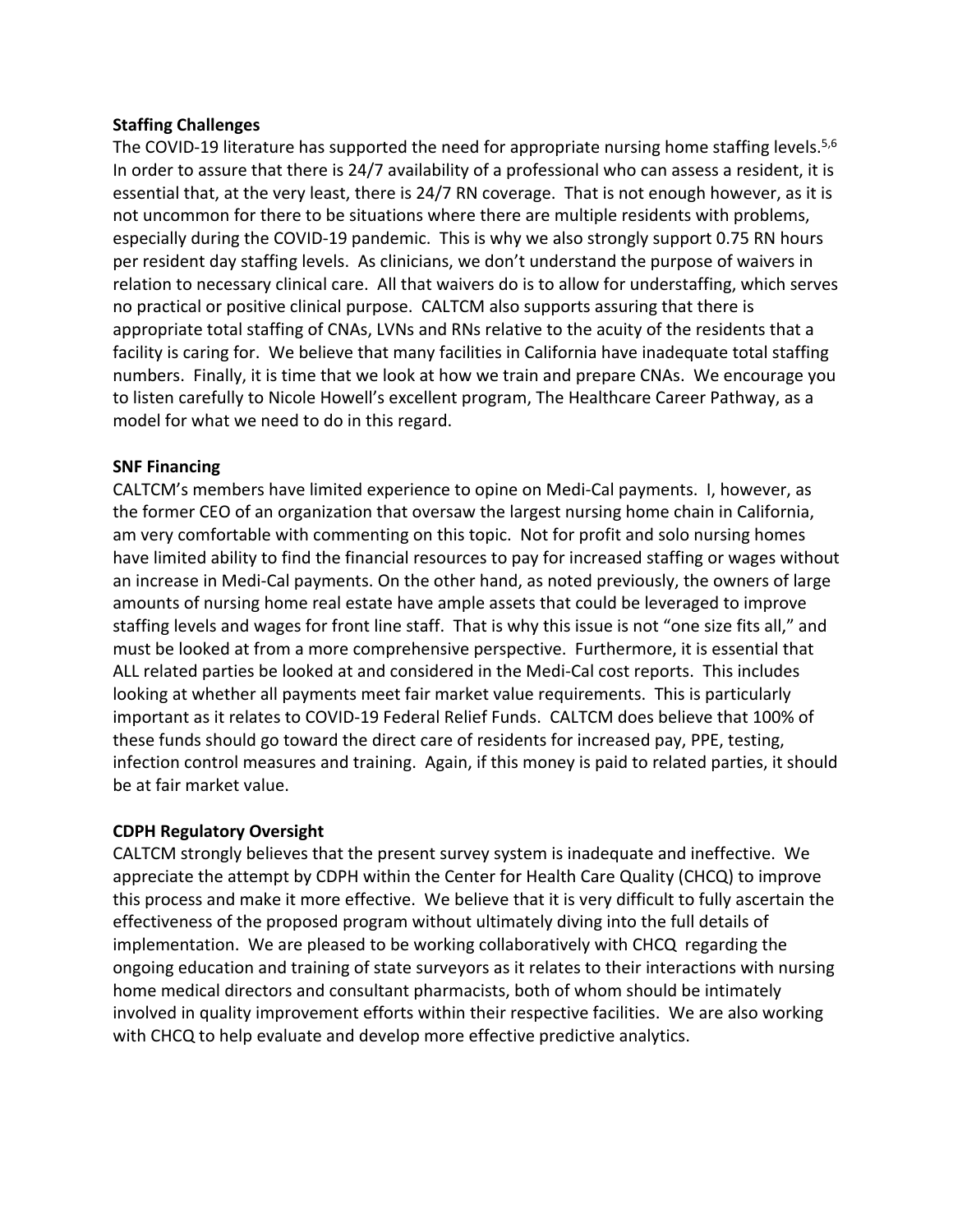#### **Vaccinations in SNFs**

CALTCM has grave concerns regarding the present plan for vaccinations as they relate to nursing homes. First, the recently named Vaccine Workgroup does not include any experts in geriatrics or long term care medicine. Considering the sheer number of nursing home resident and staff deaths, we believe that there must be significant representation on this workgroup from experts who have experience with this vulnerable population. Most of the vaccine trials have very little representation from complex, frail older adults, and almost no representation from nursing home residents. Yet, as soon as these vaccines are approved, they will supposedly be shipped out immediately for usage. We are also greatly concerned about the level of vaccine hesitancy amongst front line nursing home staff, most of whom come from communities of color that have a significant history of vaccine hesitancy. We can not ask this group of incredible caregivers to be amongst the first wave of healthcare workers to accept this vaccine without making considerable efforts to make the process acceptable to them. There are still significant questions regarding how the vaccine will be brought to nursing homes. To this extent, CALTCM has convened another expert Delphi panel to make recommendations around how vaccination efforts will impact nursing homes.

#### **Engaging Experts in Geriatrics and Long Term Care Medicine**

Since the outset of this pandemic, the experts in geriatrics and long term care medicine have desperately been trying to provide our expertise at the Federal, State and County levels of government. Unfortunately, while we have finally been allowed to have our recommendations heard, we still have not been made a significant part of the policy making process. We do not consider ourselves to be "stakeholders." We do not have a business interest when it comes to the health and wellbeing of vulnerable older adults in California. We represent the medical voice of long term care and have been working hard to help the state implement effective policies since the first week of March. Many of our recommendations have proven to be prescient and have found their way into policy, including the requirement for a full-time equivalent of an infection preventionist in every nursing home. However, during a global pandemic that has devastated the nursing home population, if we had been fully engaged early on, these decisions could have been made sooner and could have saved countless lives. We are not asking for decision making authority. We are just asking to be included in daily discussions where most of those having such discussions lack our expertise. My colleagues and I have spent our careers in order to be prepared for the COVID-19 Pandemic. Please help us find ways to more effectively share our expertise.

Respectfully submitted,

Michael R. Wasserman, MD, CMD Immediate Past President, Chair, Public Policy Committee California Association of Long Term Care Medicine